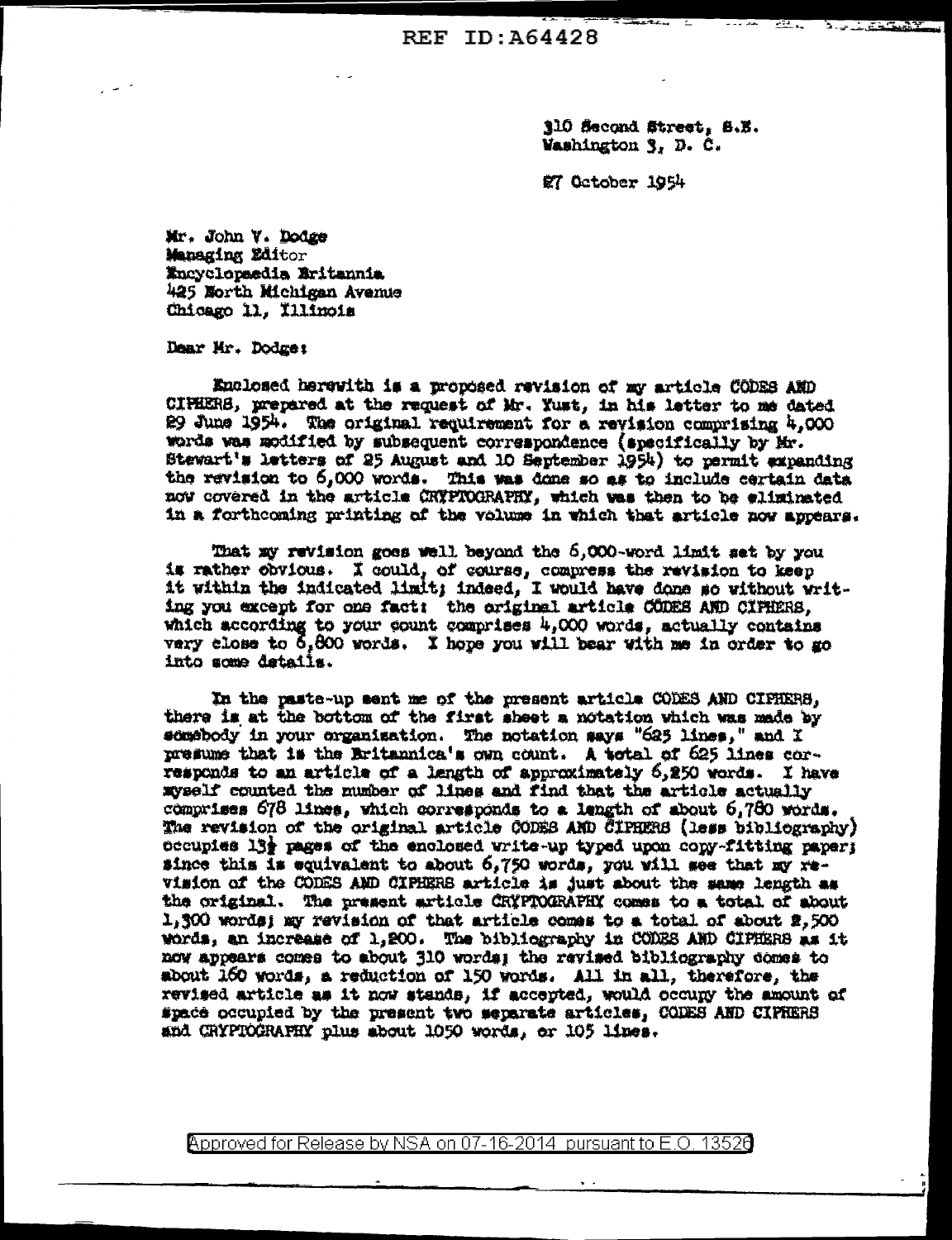I presume you usually have difficulties with most of your contributors in regard to their natural tendency to exceed the length limits imposed, so please do not hesitate to return the enclosed write-up in mase you feel that you must insist on its not exceeding an actual langth of 6.000 words. I can of course cut it, but I do not want to perform such a severe operation unless it is absolutely essential. I can cut it only to the extent of the 1,050 or 1,100 words in excess of the combined langth of the present articles CODES AND CIPHERS and CRYPTOGRAPHY, if you feel it must be cut to that extent; this I would do largely in the section on history, even though this would be most regratful, because, as you will note, there does not exist in a modern book in English any authentic history whatever of the subject. There is one book which does contain some history, but it has numerous arrors and I would dislike very much to have to refer the reader to it.

I wish to add to the foregoing the statement that the entire revised article has been approved by the appropriate authorities having jurisdiction over security clearance in matters of the kind dealt with in the article. Any changes therein would presumably require a second go at the business of clearance, although I would not anticipate any difficulty therein, since the changes would all be in the nature of eliminating matter from the writeup, not adding thereto.

Finally, in connection with the matter of clearance, I have had also to clear with the authorities the biographical data to be given in the front of the volume. The cleared biographical data are contained in the sheet attached to this letter.

You will note that I have kept most of the original figures; in cartain cases the figure mumber will have to be changed. I enclose also two new photographs from which cuts can no doubt be made by your artists for figures 9 and 12.

I am returning, as requested, the paste-up sent me.

In case you would like to have a verbatim copy of the write-up in a triple-space typescript rather than in the single-spaced copy-fitting form enclosed, I can furnish the former.

Hoping to hear from you promptly, I am,

Sincerely,

## WILLIAM F. FRIEDMAN

Inclar

- 1. Revision on copy-fitting paper
- 2. Paste-up of original article
- 3. Two photographs
- 4. Mographical data